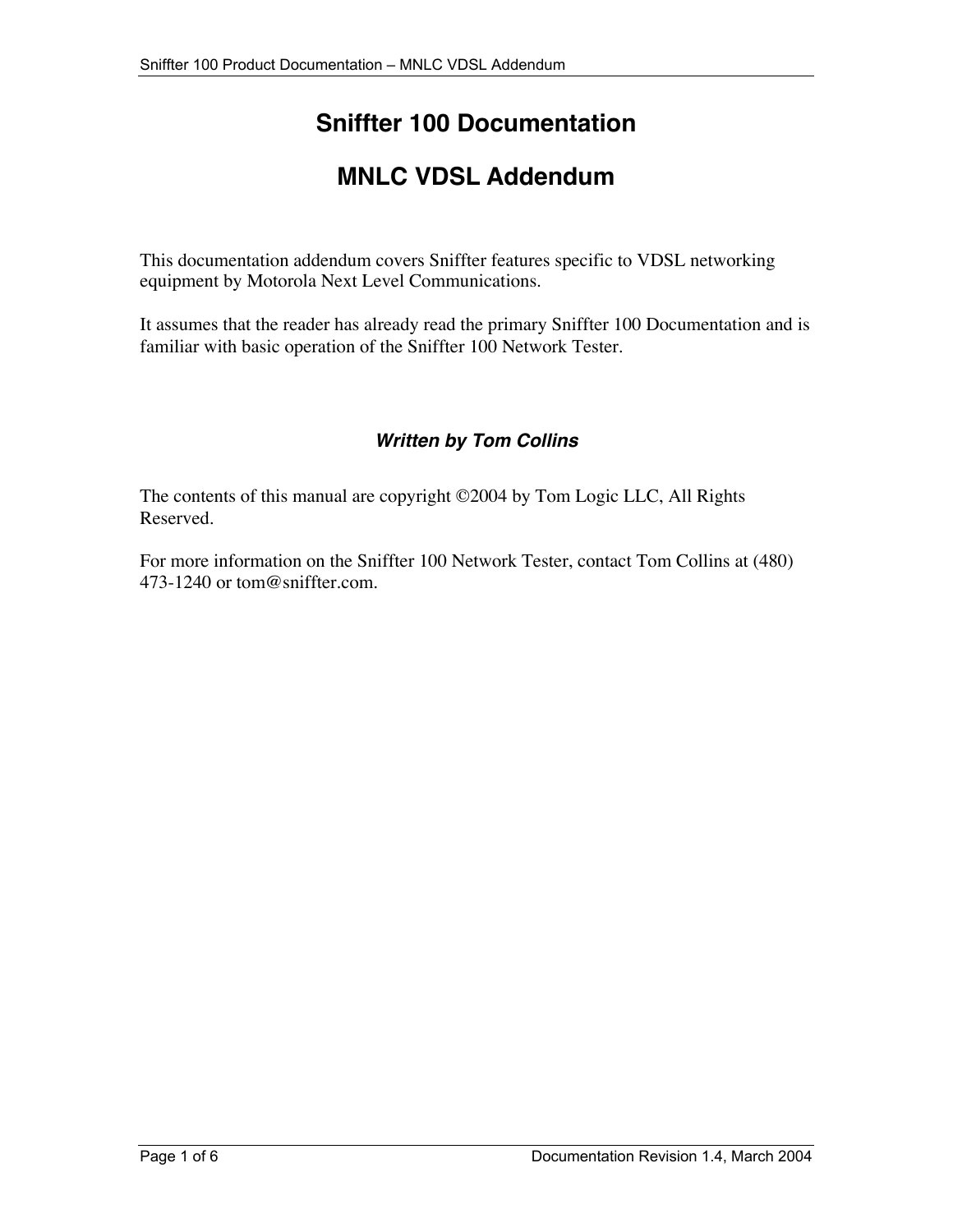## **Etherset Status**

When troubleshooting VDSL connections with a Residential Gateway, you can display VDSL circuit statistics on the customer's television set. For connections using an ADSL or VDSL Etherset, you can now use the Sniffter to view similar statistics.

For the Etherset Status functions to work, the Sniffter needs to be connected to the Etherset via a standard Ethernet cable or a hub. If using a hub, connect the Sniffter to a port on the hub with a standard Ethernet cable. Connect the Etherset to a port on the hub with a crossover cable or use the uplink port with a standard cable. You can view the Etherset Statistics even when the ADSL/VDSL connection is down and the Sniffter is unable to connect to a DHCP server.

[Etheset Profile] (Exit) [UDSL Info) HW Version: B.0 Level: 1 Extension: 0x00 SN: 12005282344 MAC: 0090db02fca2 CLEI: UDETHE2010 SW version: 13.2 Encap: Bridge Meta: Fixed UC Boot Loader: 11.4 Encap: Bridge Meta: Fixed UC Boot Loader: 11.4 UP: 5 days 20:58:22

The first Etherset Status screen shows information on the Etherset hardware itself. It is simply a condensed version of the information available via the Etherset's web-based interface.

You will use the Ethernet hardware address (also known as the MAC address) to identify the Etherset in View1 and to provision VDSL service with LPC.

Use the left button to exit or the right button to continue to information on the VDSL connection.

The second Ethernet Status screen shows detailed information on the VDSL connection, updated every few seconds. Scroll through this information to watch error rates and check dB levels to ensure they met minimum standards.

If uncorrectable or correctable errors increase rapidly, look for problems with the VDSL circuit.

When done, use the left button to return to the test menu.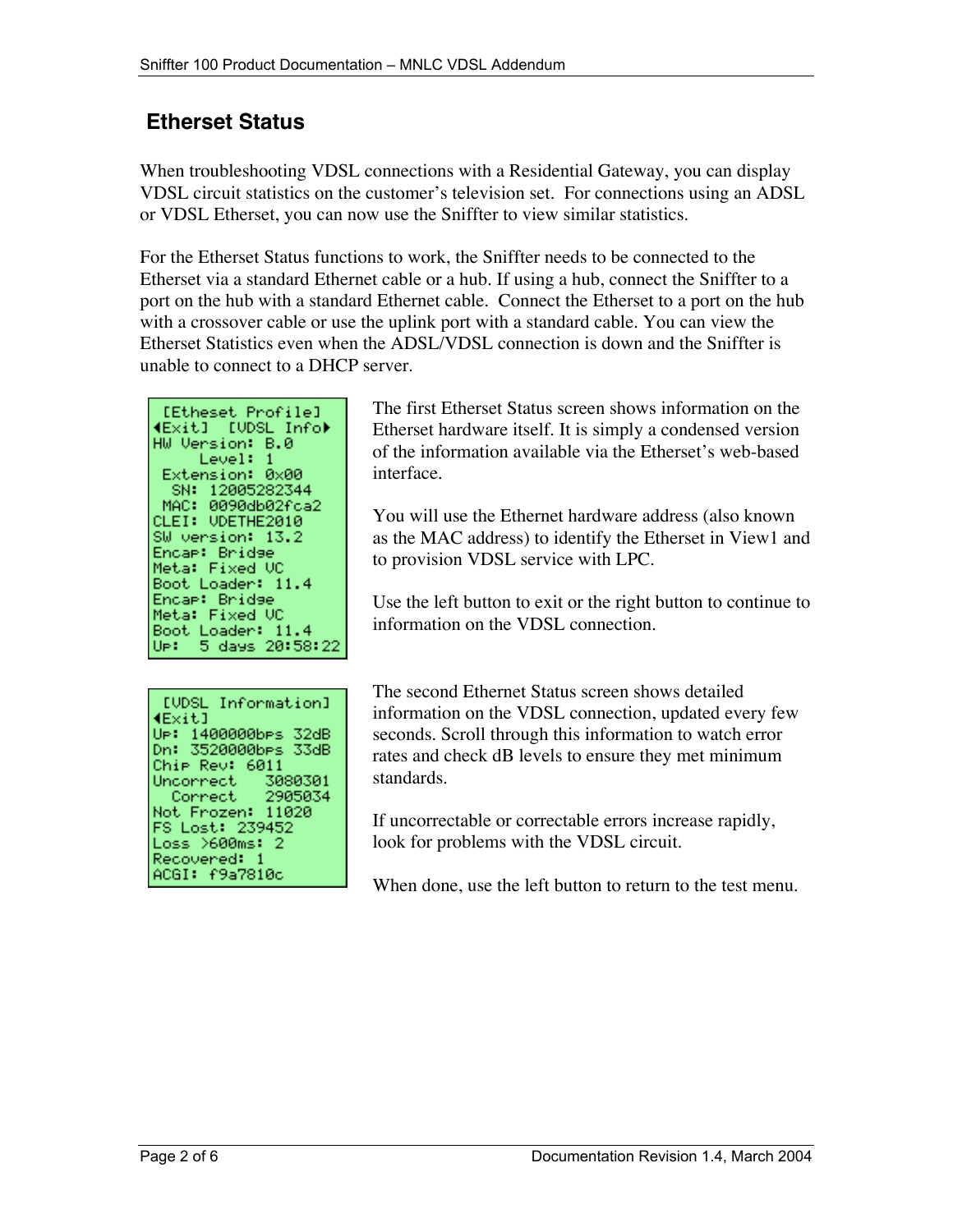### **Reset MNLC Gateway**

The Sniffter can reset a Residential Gateway to factory defaults using the gateway's network port. You must unplug the Gateway's power cable before starting this module. Note that after resetting to factory defaults, you will need to reset the RF channels for each stream.

|                      | Connect ethernet to |
|----------------------|---------------------|
|                      | Gateway & Plus in   |
| Gateway Power.       |                     |
| $\triangleleft$ Exit |                     |

[Reset MNLC Gateway] Link established. Connectins... (19) 4 Exit

[Reset MNLC Gateway] Link established. Unable to connect. 4 Exit

[Reset MNLC Gateway] Link established. Resetting Gateway... 4 Exit

Disconnect Sniffter, Power cycle Gateway, urdate RF settings. 4 Exit

At the start of the test, you will need to connect the Ethernet port of the Sniffter to the Gateway's Network port. Once connected, plug the Gateway in.

Once the Sniffter has a network link to the Gateway, it will attempt to connect to it. While waiting for the Gateway to be ready, the Sniffter displays a countdown.

If the countdown gets to zero, the Sniffter will stop trying to connect. Check your cables, unplug the Gateway and try again.

If the Sniffter successfully connects to the Gateway, it will start the reset procedure. The reset goes quickly, so this message won't stay on the screen very long.

Once the factory reset is done, the Sniffter will remind you to power cycle the Gateway and update the RF channels for each stream to complete the procedure.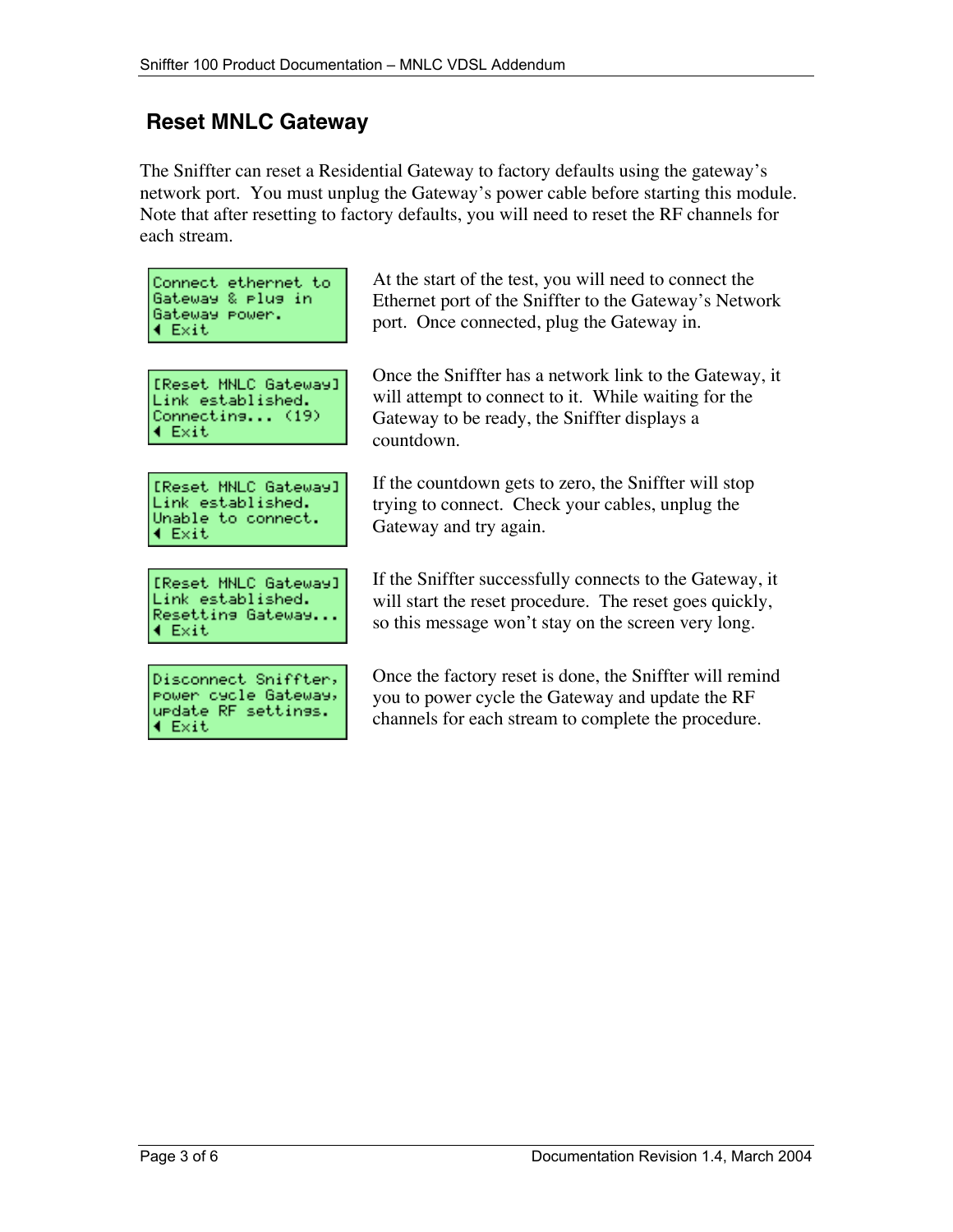## **VVU Interface**

In addition to other test features, the Sniffter was designed to supplement MNLC's VDSL Verification Unit. By connecting the Sniffter to the VVU's serial port, you can view more detailed information on the VDSL connection.

| Connect to UUU with  |  |  |
|----------------------|--|--|
| resular serial cable |  |  |
| and turn VVU on.     |  |  |
| 4 Exit               |  |  |

VVU Status Waitins for VVU... Bootins, Please wait Connect the Sniffter's serial port to the VVU's serial port with the black DB9-male to RJ12-female adapter and the straight-through, silver satin RJ12 cable. Once connected, turn the VVU on.

If the cables are connected properly, the Sniffter will detect the VVU as it starts up. You will need to wait about 30 seconds for the boot process to complete.



VVU connected to Sniffter serial port with male serial adapter and regular (straight through) RJ12 phone cable.

(Note that the Sniffter was designed to interface to the Classic VVU. Newer "998 VVU" models have a built-in display, so it isn't necessary to interface the Sniffter to them.)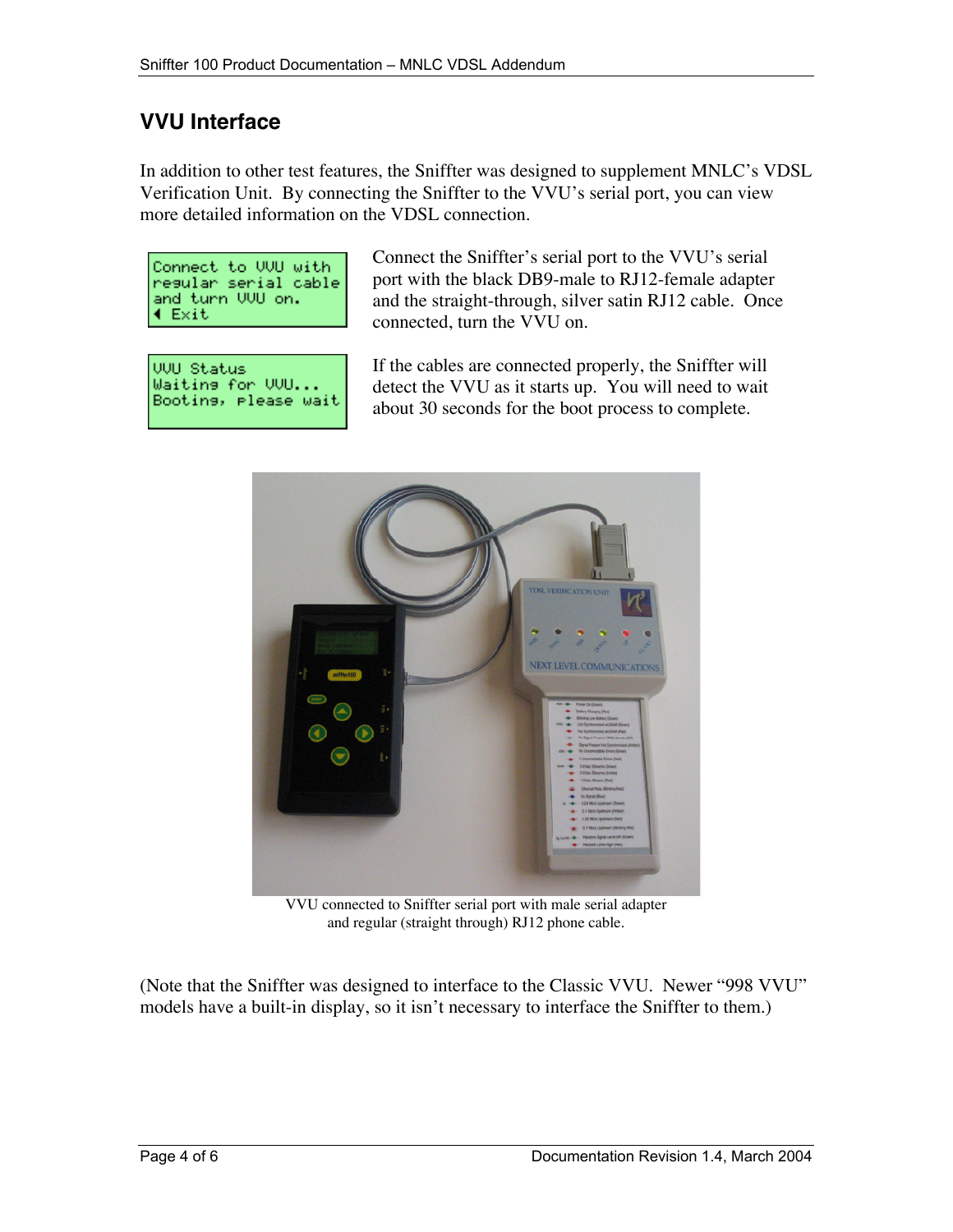#### **VVU Status**

The VVU Status screen shows details on the VDSL connection as the VVU trains up and attempts to establish a link.

| VVU Status  01:00<br>しくそう<br>Ue:0.700Mbes<br>Dn: 6.60Mbes<br>Uncorr: 0 |  |
|------------------------------------------------------------------------|--|
| Corr: 0                                                                |  |

VVU starting VDSL connection

| UP:2.160MbPs 33 dB<br>Dn: 8.80MbPs 33 dB |  |
|------------------------------------------|--|
| Uncorr: 0<br>Corr: 3                     |  |

VVU after connecting

The first line of the display shows a timer to indicate how long the Status display has been running, along with a bar that rotates while the serial connection is active. If the timer stops and the bar stops rotating, the VVU has switched off, or the cable has been disconnected.

The second line shows how far along the VVU is in the VDSL connection process. It will either say Train to indicate that it is still connecting or Link to indicate that the connection is complete. After the Link/Train indicator is a thermometer bar and the hexadecimal number that describe how far along the VVU is in the VDSL connection process.

The third and fourth lines display the current Upstream and Downstream data rates, along with current dB levels (which only apply when Link is complete). The last two lines display the number of correctable and uncorrectable errors encountered while the VVU has been connected.

### **VVU Configuration**

The Sniffter can also interface to a VVU to toggle it between old/K2 mode (for the original Residential Gateway) to RG2000 mode (for the Etherset and newer Gateways). Make sure that your VVU matches the CPE currently installed or being installed so that the VVU will properly calibrate its signal ratings.

**VVU Configuration** 255.4 Mar 15 2001 Modem ver: 5.00.0.6 Now: RG2000 >=old/K2

Use the left button to exit, or the right button to change the configuration.